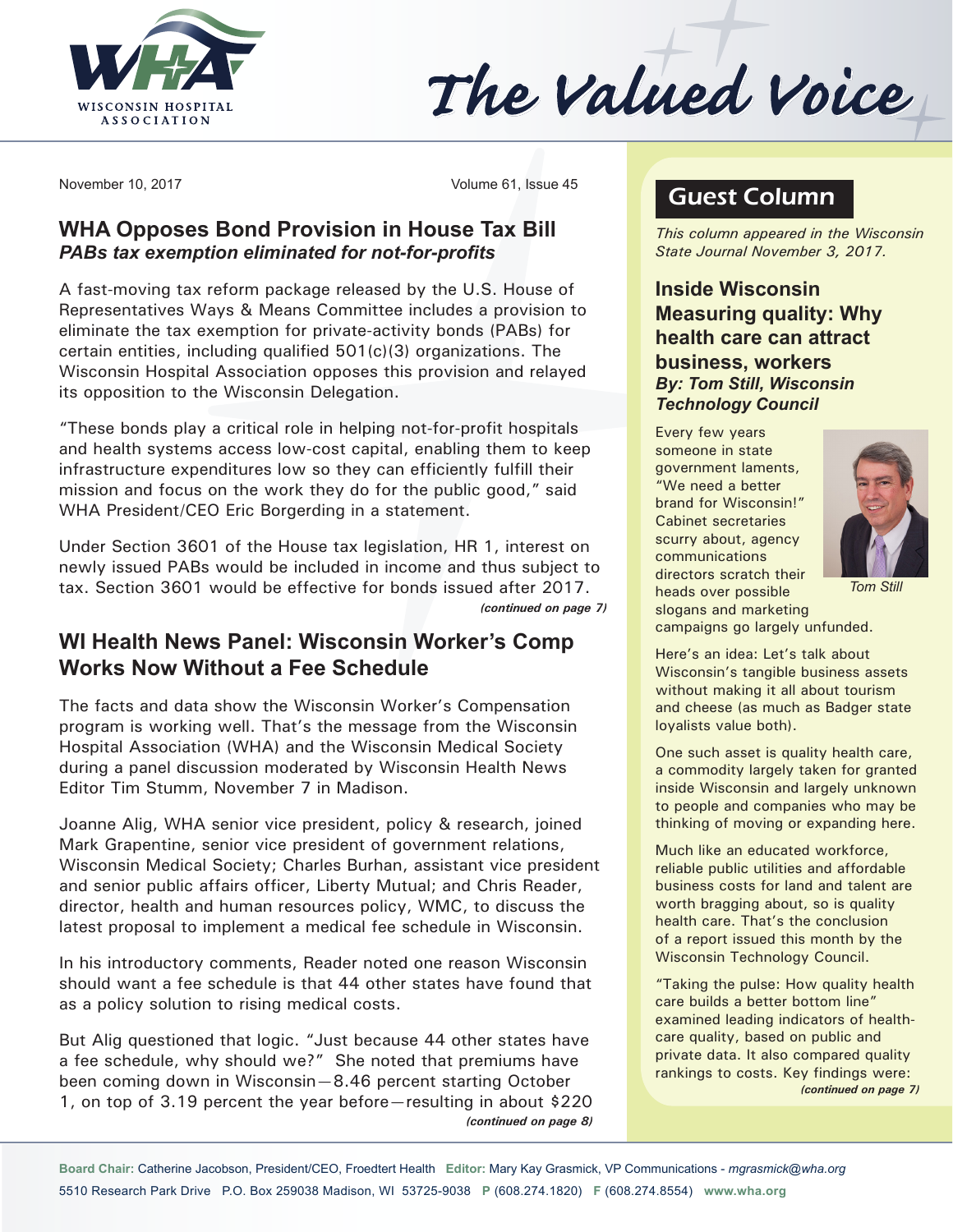# **NPR's Mara Liasson to Keynote Advocacy Day 2018 on March 21** *Registration now open!*

Each year, the WHA Advocacy Day event grows both in number of attendees and in the impact made on our legislators in Madison. Advocacy Day is one of the best ways hospital employees, trustees and volunteers can make an important, visible impact in the state capitol. Help make the 2018 event a great success by assembling your hospital contingent for 2018 Advocacy Day, set for March 21, at the Monona Terrace in Madison. Registration is now open at [www.whareg4.org/](http://www.whareg4.org/2018AdvocacyDay)2018AdvocacyDay.



*Mara Liasson*

As always, Advocacy Day 2018 will have a great lineup of speakers, including morning keynote Mara Liasson, national political correspondent for National Public Radio (NPR). Her reports can be heard regularly on NPR's award-winning newsmagazines, *All Things Considered* and *Morning Edition*. Liasson provides extensive coverage of politics and policy from Washington, DC, focusing on the White House and Congress. As the 2018 Advocacy Day keynote speaker, Liasson will explore the current political climate and health policy, discuss what it means for America, and what impacts individuals, communities and health providers might expect during the next

The annual legislative panel discussion will round out the morning session, followed by a luncheon keynote address from Gov. Scott Walker (invited). The highlight of Advocacy Day is always the hundreds of attendees who take what they've learned during the day and then meet with their legislators in the state capitol in the afternoon. In fact, over 650 visits were made last year that directly impacted the outcomes of priority legislation. Speaking up on behalf of your hospital by meeting with your legislators during Advocacy Day is essential in helping educate legislators on your hospital and on health care issues.

Join over 1,100 of your peers from across the state at Advocacy Day 2018 on March 21. More information and online registration are available at [www.whareg4.org](http://www.whareg4.org/2018AdvocacyDay)/2018AdvocacyDay. For Advocacy Day questions, contact Jenny Boese at 608-268-1816 or *[jboese@wha.org](mailto:jboese@wha.org)*. For registration questions, contact Kayla Chatterton at *[kchatterton@wha.org](mailto:kchatterton@wha.org)* or 608-274-1820.

# **Assembly, Senate Wrap Up Fall Floor Session** *WHA-led team-based care, behavioral health priorities move forward*

few years.

Wisconsin's Assembly and Senate wrapped up their work for this fall legislative session by approving two key WHA legislative priorities, including legislation to reform Wisconsin's emergency detention law and legislation clarifying the ability for advanced practice clinicians and other providers to order services for Medicaid enrollees. The Legislature can come back in 2018 for three general business floorperiods in January, February and March before they adjourn the entire 2017-2018 biennial legislative session.

On the evening of November 7, the Senate unanimously approved Assembly Bill 529, legislation that clarifies a section of Wisconsin state law referencing the ability for providers to order services for Medicaid patients. The bill, which was drafted by the Wisconsin Department of Health Services (DHS) and is supported by WHA, provides better clarification to health care providers that Wisconsin's Medicaid program recognizes orders made by physicians and non-physician providers alike. WHA led a coalition memo and testified in support of the bill at both the Senate and Assembly hearings. Months ago, WHA met with DHS to begin discussing solutions to address the concerns being addressed by this legislation.

The bill does not change any provider's scope of practice and maintains the already recognized Medicaid policy acknowledging valid orders made within a provider's scope of practice under statutes, rules and regulations governing the provider's practice.

Prior to being approved by the Senate, Assembly Bill 529 passed through the state Assembly November 2. The bill will now be sent to Gov. Scott Walker for his signature—which is expected to occur in the coming weeks. *(continued on page 3)*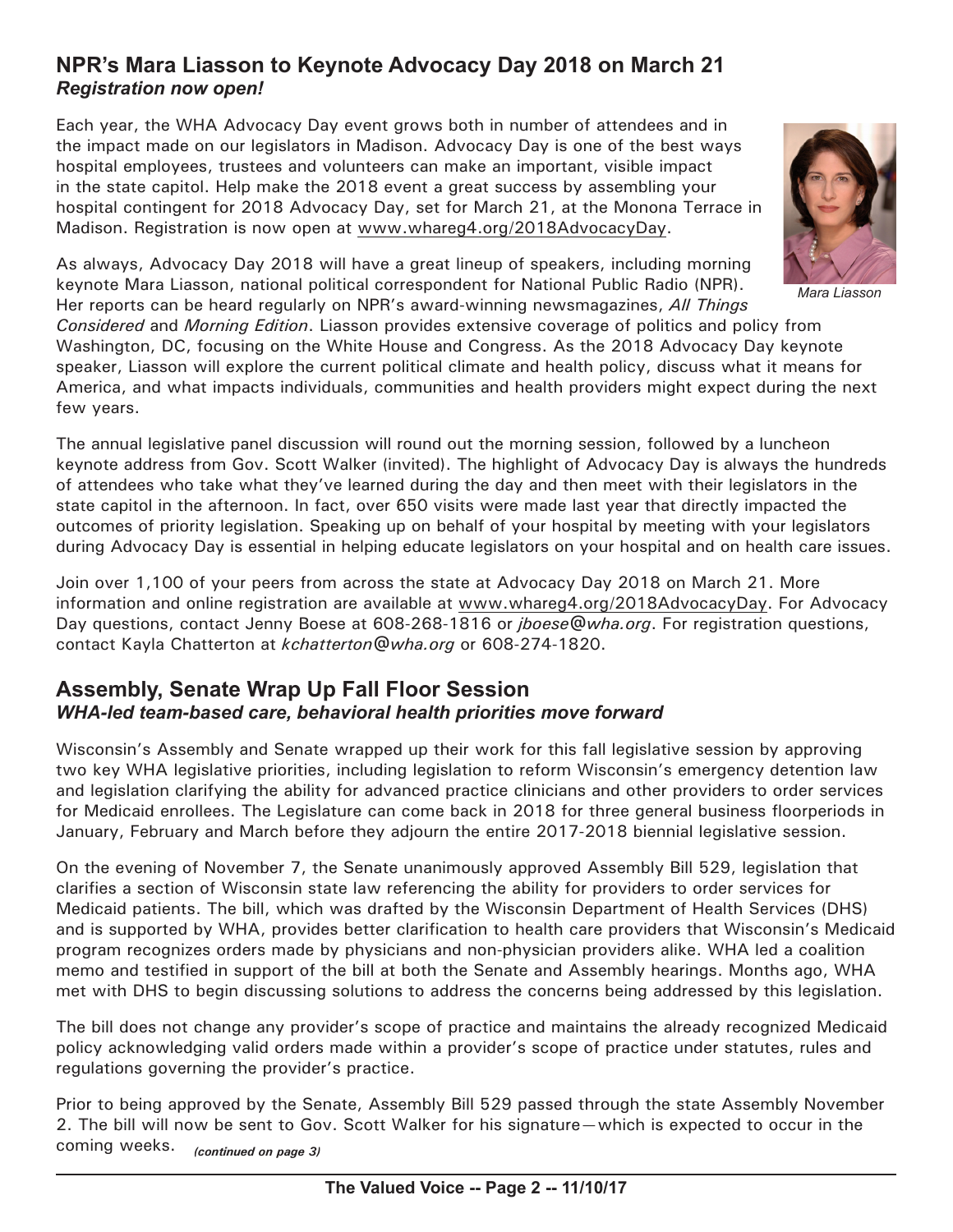## **Continued from page 2 . . . Assembly, Senate Wrap Up Fall Floor Session**

In addition, the Assembly unanimously approved Assembly Bill 538, a WHA-led bill reconciling Wisconsin's emergency detention law with federal EMTALA (Emergency Medical Treatment and Active Labor Act) requirements for appropriate transfers of patients and providing additional liability clarity for health care providers treating patients during a mental health crisis. The bill has been in development for several years in conjunction with WHA, the Wisconsin Counties Association and in consultation with law enforcement organizations.

Assembly Bill 538 was led by a bipartisan group of four lawmakers: Reps. John Jagler (R-Watertown) and Eric Genrich (D-Green Bay) and Sens. Rob Cowles (R- Green Bay) and Janis Ringhand (D-Evansville). The bill passed unanimously out of the full Assembly November 9.

# **Wisconsin Tied for 4th in the Nation for Most Top-Rated Health Plans** *Provider-owned plans lead the way*

Provider-owned health plans serving the commercial market were rated the best in Wisconsin by the National Committee for Quality Assurance (NCQA). NCQA noted Wisconsin is among the states with the highest percentage of high-quality health plans, and it placed Wisconsin in a tie for 4th among the states with the highest number of plans receiving a top rating.

The NCQA ranked more than 1,000 health insurance plans based on clinical quality, member satisfaction and NCQA Accreditation Survey results. The report notes their rating system emphasizes care outcomes and what patients say about their care.

"Wisconsin is fortunate to have choices and competition in our insurance market, unlike other states where one or two big, national insurance companies dominate and dictate the market," said WHA President/CEO Eric Borgerding. "In a state known for high-quality health care, it is not surprising the highest-rated health plans are provider-owned and based right here in Wisconsin."

See all NCQA health insurance plan ratings at [http://healthinsuranceratings.ncqa.org/?uthttp:](http://healthinsuranceratings.ncqa.org/?uthttp://healthinsuranceratings.ncqa.org/2017)// healthinsuranceratings.ncqa.org/2017.

| <b>Private/Commercial</b>                           | <b>Type</b> | <b>Rating</b> |
|-----------------------------------------------------|-------------|---------------|
| Dean Health Plan, Inc.                              | <b>HMO</b>  | 4.5           |
| Group Health Cooperative of South Central Wisconsin | <b>HMO</b>  | 4.5           |
| <b>Gundersen Health Plan</b>                        | <b>HMO</b>  | 4.5           |
| HealthPartners Administrators, Inc.                 | HMO/POS/PPO | 4.5           |
| HealthPartners, Inc.                                | HMO/POS/PPO | 4.5           |
| Security Health Plan of Wisconsin, Inc.             | HMO/POS     | 4.5           |
| Unity Health Plans Insurance Corporation            | HMO/POS     | 4.5           |

| <b>Medicare</b>                                                                                  | <b>Type</b> | <b>Rating</b> |
|--------------------------------------------------------------------------------------------------|-------------|---------------|
| Group Health Plan, Inc.                                                                          | <b>HMO</b>  | 5.0           |
| Gundersen Health Plan, Inc.                                                                      | <b>HMO</b>  | 5.0           |
| Medical Associates Clinic Health Plan of Wisconsin dba Medical Associates<br><b>Health Plans</b> | <b>HMO</b>  | 5.0           |
| Aetna Life Insurance Company (Wisconsin)                                                         | HMO         | 4.5           |
| Dean Health Plan, Inc.                                                                           | <b>HMO</b>  | 4.5           |
| Network Health Insurance Corporation (NHIC)                                                      | <b>HMO</b>  | 4.5           |
| Security Health Plan of Wisconsin, Inc.                                                          | HMO/POS     | 4.5           |

Ratings based on NCQA Health Insurance Ratings 2017-2018. *Plans with partial or no data reported did not receive a rating.*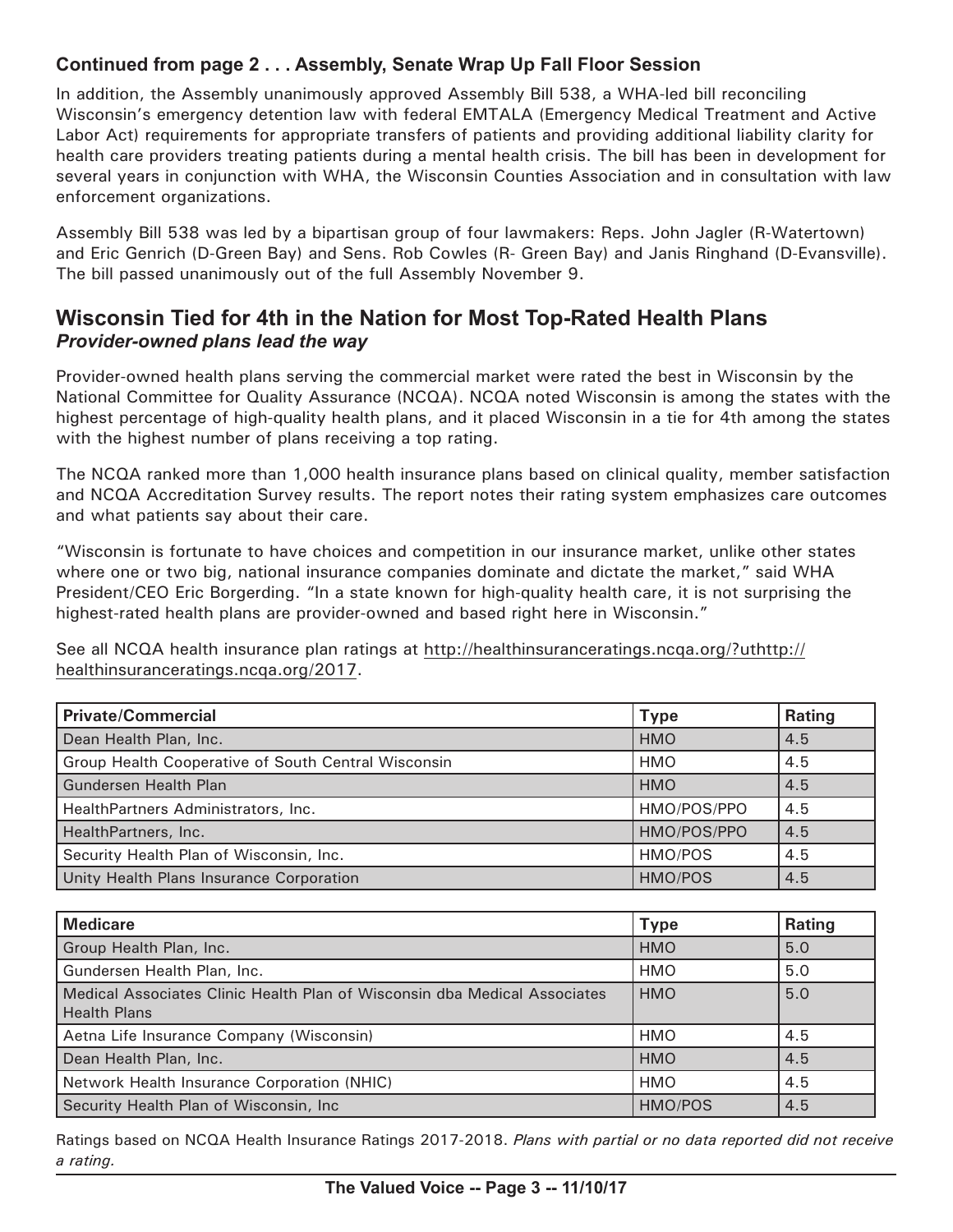# **Quality Payment Program Final Rule Issued November 2**

Last week, the Centers for Medicare and Medicaid Services (CMS) released the final rule for year two of the Quality Payment Program (QPP; also known as MACRA). This rule, which is of great importance to WHA members and their covered providers, will go into effect January 1, 2018. In the final rule, CMS heeded many of the comments submitted by WHA and other commenters that continues the incremental, flexible implementation of QPP called for by hospitals, health systems and the employed and contracted physicians with whom they partner to deliver care.

Highlights of the final rule include the following:

- Raised the low volume threshold in 2018 for required participation in the Merit-Based Incentive Program (MIPS) to \$90,000 and over in Medicare Part B allowed charges and 200 or more Part B beneficiaries (up from \$30,000 in Part B charges and 100 beneficiaries in 2017). CMS anticipates that this increase in the low-volume threshold will exclude 134,000 more clinicians than would have been excluded under the previous low-volume threshold, which means that many more clinicians no longer must demonstrate meaningful use of EHR technology in order to avoid Medicare penalties.
- Adjusted the weights to the 2018 MIPS final score as follows:
	- » Cost: 10 percent (increased from 0 percent in 2017)
	- » Quality: 50 percent (decreased from 60 percent in 2017)
	- » Improvement activities: 15 percent (same as 2017)
	- » Advancing care information: 25 percent (same as 2017)
- Changed the method and timing of removing topped-out measures. Topped-out measures are those measures that the whole country is scoring at or very close to the highest possible score (usually 100 percent). They get removed because there is no further opportunity to improve care around that measure. Under the final rule, topped-out measures will be removed and scored on a four-year phasing out timeline. Topped out measures with measure benchmarks that have been topped out for at least two consecutive years will earn up to 7 points.
- Added virtual groups as a way to participate in MIPS for 2018. Virtual groups may be made up of solo practitioners and groups of 10 or fewer eligible clinicians who come together virtually to participate in MIPS for a one-year performance period.
- Added a complex patient bonus where clinicians can earn up to 5 bonus points for the treatment of complex patients.
- Added a small practice bonus, which will add 5 points to any MIPS-eligible clinician or small group who is in a small practice (defined as 15 or fewer eligible clinicians), as long as the MIPS-eligible clinician or group submits data on at least one performance category in an applicable performance period.
- Extended the 8 percent revenue-based standard under the Alternative Payment Model (APM) Program for two additional years, through performance year 2020. The revenue-based standard is the risk assumed under the APM which is equal to at least a percentage of estimated Parts A and B revenue of the participating APM entities for the performance period.
- Provided an additional year to the phase-in period for the total potential risk for an APM entity under the Medical Home Model standard. The following percentages will apply to the estimated average total Medicare Parts A and B revenues of all providers and suppliers in participating APM entities that will be at risk:
	- » 2.5 percent for performance year 2018
	- » 3 percent for performance year 2019 *(continued on page 5)*

**The Valued Voice -- Page 4 -- 11/10/17**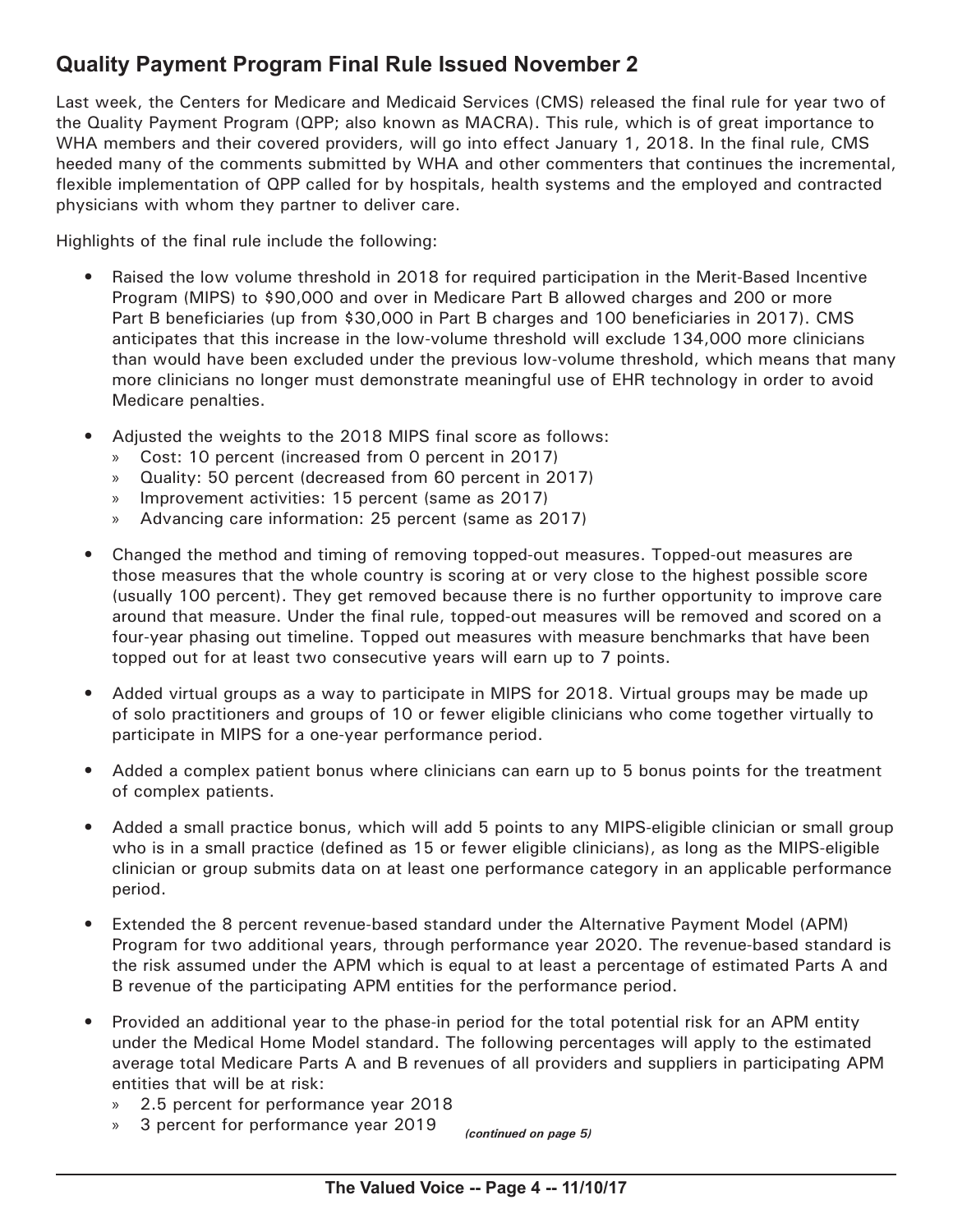## **Continued from page 4 . . . Quality Payment Program Final Rule issued on November 2**

- » 4 percent for performance year 2020
- » 5 percent for performance years 2021 and after
- Modified the timeframe on which to consider the Medicare fee-for-service payment amounts and patient counts for certain advanced APMs. For advanced APMs that start or end during the performance period (January 1 - August 31 of each year) threshold scores are calculated using dates that the APM entity was able to participate in an advanced APM, as long as they were able to participate for at least 60 continuous days during the applicable QP performance period.
- Added a provision that payers may submit payment arrangements authorized under Medicaid, Medicare Advantage and payment arrangements aligned with a CMS multi-payer model. Payers will also be able to request that CMS make other payer advanced APM determinations before the relevant performance period.

Resources on the QPP are available on the WHA website at [www.wha.org/macra.aspx.](http://www.wha.org/macra.aspx) For additional information on the final rule for year two and other QPP issues, contact Kelly Court, WHA chief quality officer, at *[kcourt@wha.org](mailto:kcourt@wha.org)*, or Laura Rose, WHA vice president, policy development, at *[lrose@wha.org](mailto:lrose@wha.org)*.

# **CMS Releases Final 2018 Physician Payment Rule**

### *Rule includes policy changes affecting hospital outpatient departments, PQRS measures, telehealth services*

The Centers for Medicare & Medicaid Services (CMS) issued its final rule for the physician fee schedule (PFS) for calendar year 2018. In addition to increasing physician payment rates for 2018 by an estimated 0.41 percent compared to 2017, the final rule makes a number of important policy changes, including in the areas of hospital outpatient departments in the context of Section 603 of the Bipartisan Budget Act of 2015, required measures under the Physician Quality Reporting System, payable telehealth services and the value modifier program.

#### *Hospital outpatient departments*

Unfortunately, CMS continued to make changes to its policy implementing Section 603 of the Bipartisan Budget Act of 2015, which impacts various provider-based, off-campus hospital outpatient departments (HOPDs). Under the statute and subsequent regulations, CMS finalized in its rules that services furnished in impacted HOPDs were no longer able to bill under the outpatient prospective payment system (OPPS), but under the physician fee schedule at 50 percent of its previous OPPS rate. The good news is that in its 2018 PFS rule, the agency did not finalize its proposal to cut payments even further—to 25 percent of the OPPS rate—for non-excepted services in 2018. However, the bad news is that CMS did finalize an additional cut for these services, taking reimbursement down from the current 50 percent of the OPPS rate to 40 percent of those rates.

WHA continues to believe the analysis CMS used to formulate this most recent payment cut is deficient. Further, WHA believes the way CMS operationalized Section 603 in 2017 is overly restrictive and negatively impacts hospitals and health systems from locating services where those services are needed. This is especially problematic for rural areas.

#### *Reduction in PQRS measure burden*

While data submission for the CY 2018 Physician Quality Reporting System (PQRS) has passed, CMS will retroactively lower the number of required measures from nine to six to more closely align the program with the new Merit-based Incentive Payment System that will affect payment starting in CY 2019. WHA expressed its support for this provision in a September 11, 2017 comment letter to CMS.

*(continued on page 6)*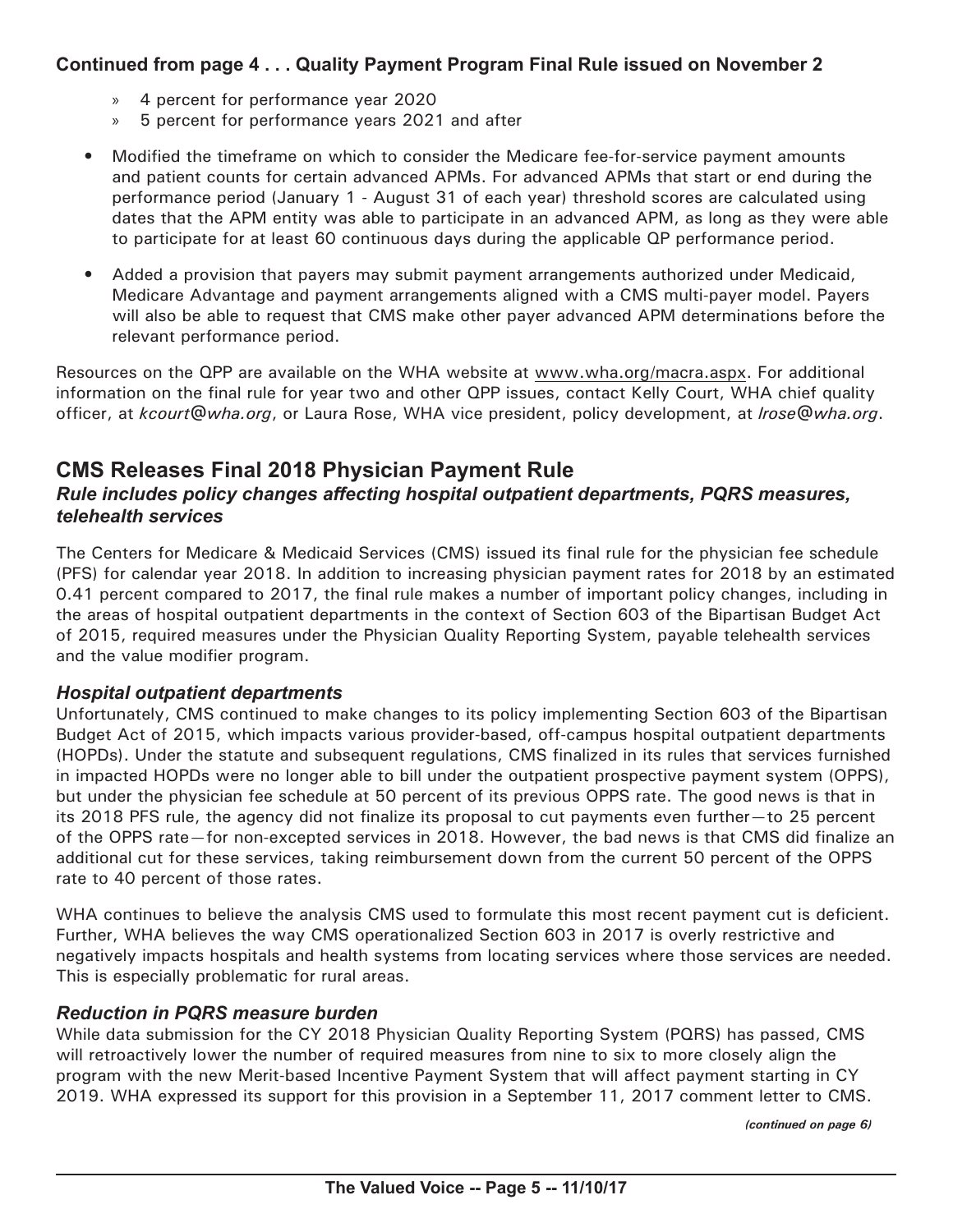## **Continued from page 5 . . . CMS Releases Final 2018 Physician Payment Rule**

#### *Other positive policy changes*

In the final rule, CMS adds two new services to the list of telehealth services that are payable under Medicare: psychotherapy for crisis and counseling visits to determine low-dose computed tomography. In addition, CMS finalizes a policy to pay for the following services that are billed to Medicare as add-ons to codes already on the telehealth list:

- Interactive complexity;
- Administration of patient-focused health risk assessment instrument;
- Administration of caregiver-focused health risk assessment instrument for the benefit of the patient; and,
- Comprehensive assessment of and care planning for patients requiring chronic care management services.

CMS also lowers the maximum negative payment adjustment under the CY 2018 value modifier (VM) program from 4.0 percent to 1.0 percent for individual clinicians and groups of under 10 clinicians, and to 2.0 percent for groups of 10 or more clinicians. In addition, only those clinicians and groups failing to report data would experience a negative VM adjustment. WHA also expressed support for changes that reduced these penalties as providers transition to the new Quality Payment Program. Finally, the final rule delays until January 1, 2020, the appropriate use criteria program for advanced diagnostic imaging services.

# **Northwest WI Health Care Coalition Conducts Virtual Emergency Prep Exercise**

Increased emergency preparedness exercise requirements from the Centers for Medicare and Medicaid Services and The Joint Commission, in conjunction with limited hospital and health system staff time and resources led the Northwest Wisconsin Health Care Coalition and Western Wisconsin Public Health Readiness Consortium to conduct its first virtual, community-based exercise November 6 and 7. The "Big Bad Thing" exercise simulated a ransomware cyberattack resulting in widespread power outages and telecommunication failures in the upper Midwest health care sector.

On November 6, exercise participants were alerted that a "Big Bad Thing" was going to happen the following day. On November 7, participants were guided through the exercise by logging into the webbased Adobe Connect platform. As situation reports were added to the scenario by the controller, Aimee Wollman Nesseth, coordinator of the Northwest Wisconsin Health Care Coalition, each participating organization played out the exercise in its own facility. The exercise encouraged participants to discuss and identify gaps in their plans and included the expectation of reaching out to community partners, which would be essential in a real-life shelter-in-place or evacuation scenario.

Participants in the exercise included hospitals, skilled nursing facilities, home health and hospice agencies, and local public health departments.

"We had partners participating from throughout the 15 counties in the region comprising the Northwest Wisconsin Health Care Coalition," said Wollman Nesseth. "This virtual exercise was a great example of how the health care coalition model can build community and regional partnerships across the health care sector."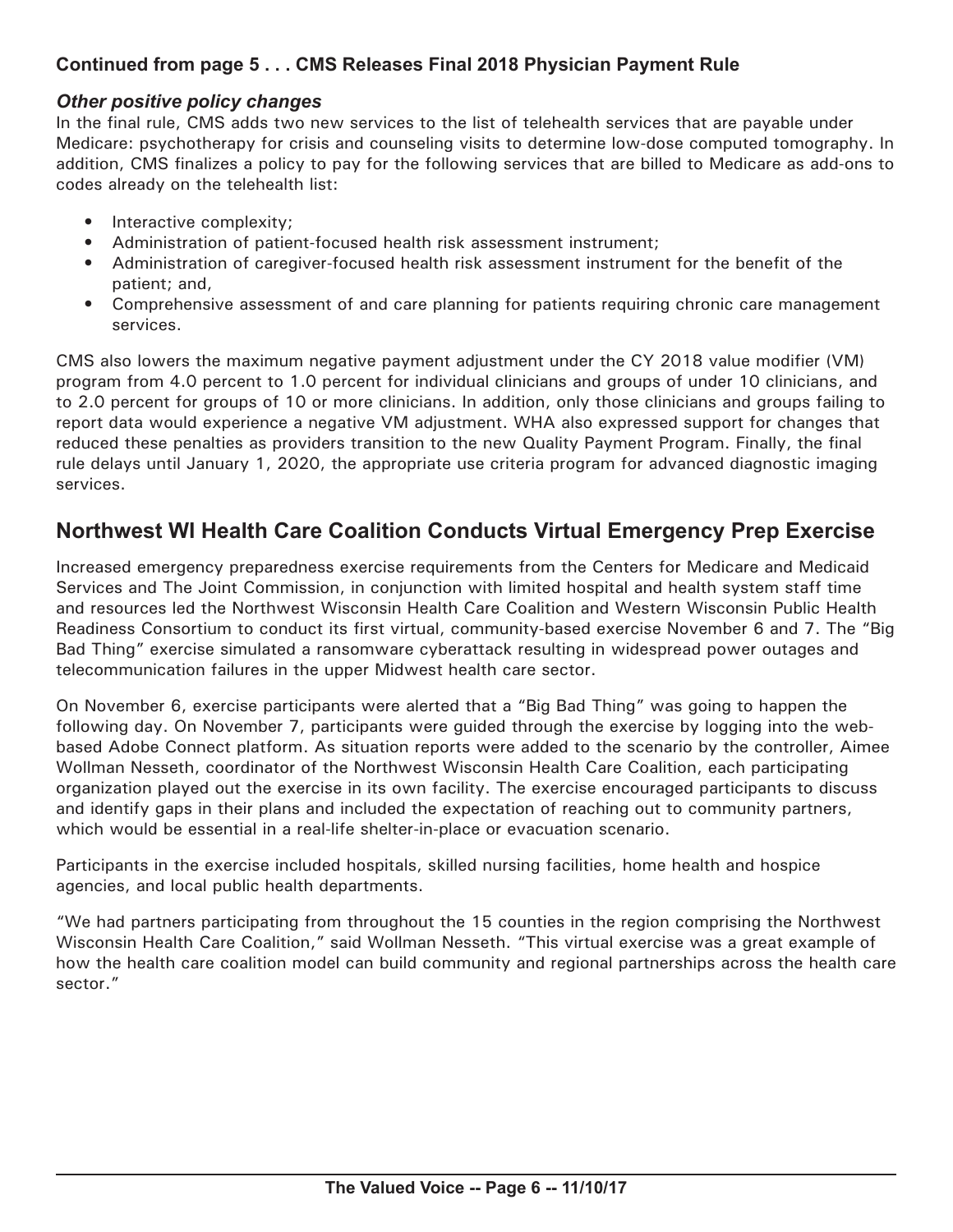# **Gov. Walker Proclaims November 16 Wisconsin Rural Health Day**

In a proclamation, Gov. Scott Walker declared November 16 Wisconsin Rural Health Day in honor of National Rural Health Day, to recognize the unique contributions of our rural communities and the health care providers that serve these communities. This is the seventh annual National Rural Health



Day, and WHA is once again one of the cosponsors, along with the Wisconsin Office of Rural Health.

The Proclamation acknowledges that rural hospitals are sources of innovation and resourcefulness and are typically the economic foundation of their communities.

Earlier this year, Wisconsin's critical access hospitals (CAHs) were recognized as the best in the nation by the federal Health Resources and Services Administration (HRSA) for outstanding quality performance.

"Rural hospitals provide a safety net of care that reaches every corner of our state," according to WHA President/CEO Eric Borgerding. "We know rural hospitals support the physical well being of the people living in that area, but they are also a critical asset to the economic health of the community. They are an essential part of our high-quality delivery system."

View the proclamation at [www.wha.org/pdf/2017RuralHealthDayProclamation.pdf](http://www.wha.org/pdf/2017RuralHealthDayProclamation.pdf).

#### **Continued from page 1 . . . WHA Opposes Bond Provision in House Tax Bill**

An entity in Wisconsin that has assisted many hospitals and health systems with PABs for decades is the Wisconsin Health & Educational Facilities Authority (WHEFA). WHEFA is a public Authority created by the Wisconsin Legislature in 1973 and authorized it to provide PABs to Wisconsin non-profit health care institutions in 1979. WHA joins WHEFA and many national groups in opposing this drastic provision.

On November 9, the House Ways & Means Committee approved the legislation on a party-line vote of 24-16. The legislation is expected to move quickly to the House floor for a vote in the coming week. Unless changed in the House Rules Committee, the package is unamendable on the House floor. The U.S. Senate Committee also released its tax reform package November 9. WHA is pleased to see their proposal does not include the PAB provision. Assuming both the Senate and the House pass their respective tax proposals, the final dispensation of PABs will come during negotiations between the two Chambers.

#### **Continued from page 1 . . . Guest Column: Inside Wis.: Measuring quality: Why health care can attract business, workers**

Wisconsin is consistently one of the top states for quality health care, as measured by 200 metrics compiled by the federal Agency for Healthcare Research and Quality. It ranked No. 1 in the nation in 2017. In the seven-state region surrounding or within a day's drive of Wisconsin, only two other states (Iowa and Minnesota) ranked in the top quartile. Wisconsin has ranked no lower than 7th nationally since 2006.

Wisconsin ranked just \$3 above the national median (\$4,666 versus \$4,663) in the average employer share of single premium health insurance in 2015. That placed the state in the second-lowest cost quartile among the 50 states. Wisconsin was \$800 above the national median (\$13,187 versus \$12,387) in the average employer share of family premium health insurance for the same year, still outside the most expensive quartile.

Wisconsin health insurance premiums are growing slower than other states in the seven-state region and the nation, especially since 2010. For single coverage, the cost increase has averaged 2.2 percent per year versus 3.8 percent nationally. Wisconsin ranked second best in the nation in this category. For family coverage, the cost increase has averaged 4 percent versus 4.5 percent nationally. Wisconsin is tied for 10th nationally in controlling the growth in family coverage premiums since 2010.

*(continued on page 8)*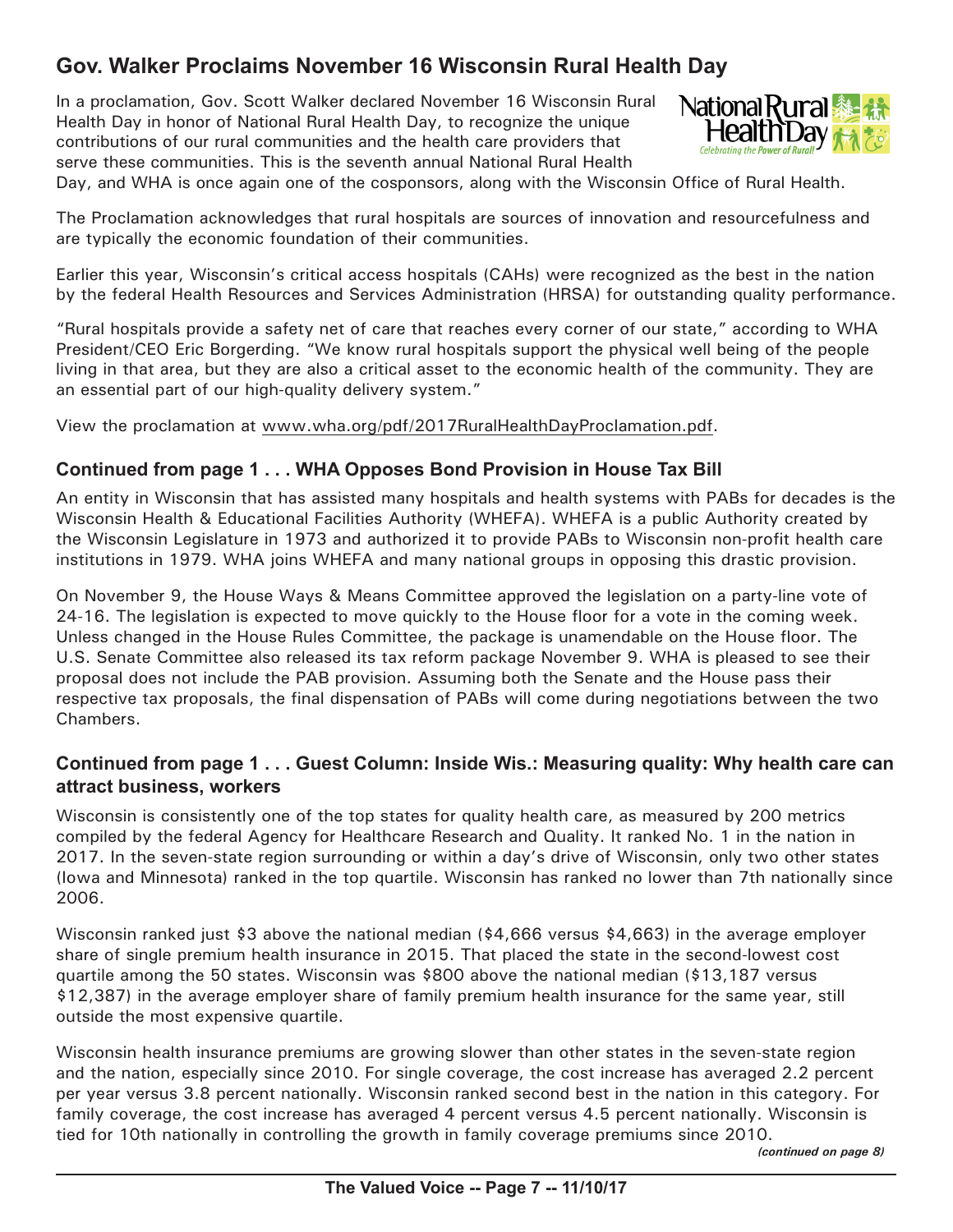#### **Continued from page 7 . . . Guest Column: Inside Wis.: Measuring quality: Why health care can attract business, workers**

Wisconsin also ranks favorably in national and regional comparisons of deaths that could have been avoided by proper health care, Medicare 30-day hospital readmissions, hospital length of stays, mean inpatient charges, the percentage of the total population covered by health insurance and use of electronic health records. All are rankings that speak to quality while controlling costs.

The logjam over Obamacare in Washington. D.C., has upended the health insurance market as companies and workers come to grips with rising costs. That confusion is playing out this fall in Wisconsin and elsewhere as group health plan enrollments come due for employers and employees alike.

One potential asset for Wisconsin is that it's not a captive health insurance market. The report revealed that Wisconsin is one of only two states (New York is the other) in which the three largest insurers control less than 60 percent of the market. Other states in the seven-state region showed "top three" insurance market shares ranging from 67 to 97 percent. The U.S. median is 90 percent. More choice may lead to more competition over time, even if Obamacare is dismantled.

Employers have a right to complain about health care costs, but they aren't powerless to control the rate of increase or the outcomes.

As the report noted, individual companies, groups of companies or institutions have found ways to work with health systems. This is often accomplished through on-site clinics, incentive programs and prevention strategies that engage employees. Results include lower rates of absenteeism and people showing up sick; avoiding procedure costs through preventive care; and lower costs of care due to better physical fitness and health habits.

Examples cited in this report include Colony Brands and Monroe Clinic; Ashley Furniture and Gundersen Health System; Hoffmaster and Thedacare; Organic Valley and Vernon Memorial Healthcare; Northeast Wisconsin Technical College and Bellin Health; a collection of companies working with Columbus Community Hospital; and a mix of Chippewa Valley institutions working with Mayo Clinic.

Quality health care is not only nice to have; it's an asset in the state-to-state race to attract and retain companies and workers. Let's market one of the things Wisconsin does best.

Find at: [http://wisconsintechnologycouncil.com/2017/inside-](http://wisconsintechnologycouncil.com/2017/inside-wis-measuring-quality-why-health-care-can-attract-business-workers)wis-measuring-quality-why-health-care-canattract-business-workers.

#### **Conintued from page 1 . . . WI Health News Panel: Wisconsin Worker's Comp Works Now Without a Fee Schedule**

million in savings to employers over the past two years. Grapentine added that in October when the rates took effect, it was the health care sector that was touting what a great benefit that was to Wisconsin business.

Alig also took issue with the basic premise that medical costs in Wisconsin are higher than other states. She noted the Worker's Compensation Research Institute (WCRI) adjusts their data, automatically resulting in Wisconsin's costs looking higher compared to the other 18 states it includes in its study. Alig pointed out that WCRI has at least four different numbers on how Wisconsin compares to other states on medical costs per claim, all depending on how the data is displayed. Rather, relying on data from the National Council of Compensation Insurance (NCCI) and looking at the last three years of data, Alig said Wisconsin is below the national average.

The fee schedule, as proposed by the Worker's Compensation Advisory Council, would take rates negotiated between health insurers in the group market and providers, and apply those rates to the worker's compensation program. Burhan noted that "most employers cannot negotiate in worker's

*(continued on page 9)*